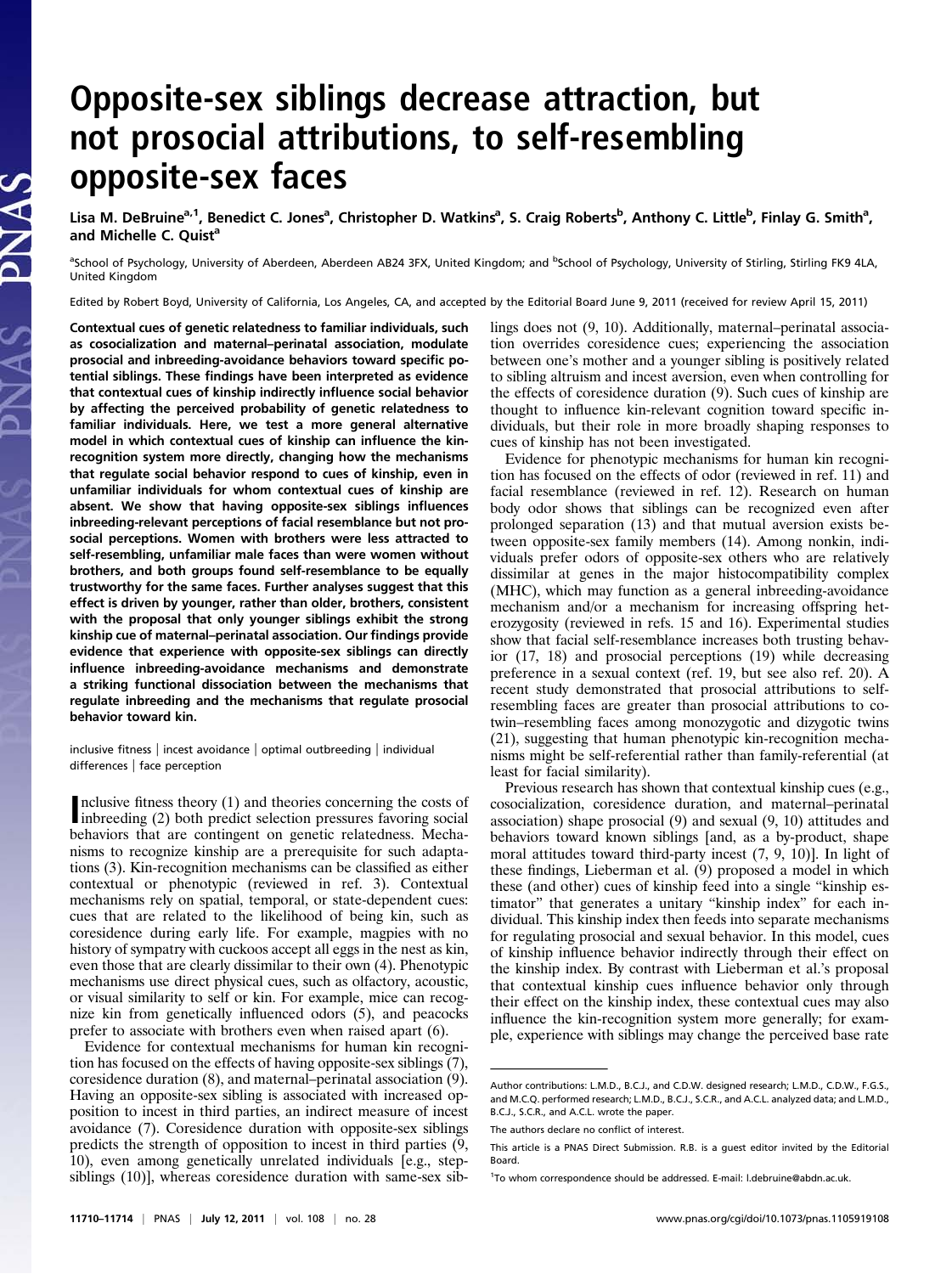of kin (22). A direct influence of contextual cues would be supported if experience with siblings influences attitudes to cues of kinship in unfamiliar individuals (i.e., individuals for whom contextual kinship cues are unavailable to directly influence the kinship index) in a similar way to how it influences attitudes to familiar family members.

The relative costs of overinclusive versus underinclusive kin recognition may be different in prosocial and sexual domains (22). Additionally, developmental experience with kin may bias the perceived base rate of kin, which will in turn affect the optimal bias for detecting relatedness (23). Consequently, we propose that the mechanisms that regulate behaviors in sexual and prosocial domains may respond differently to factors affecting kin recognition. For example, cues of kinship may promote positive regard for individuals displaying these cues, irrespective of the perceived base rate of kin in the environment, while also triggering incest-avoidance behaviors among those who are most at risk for incestuous mating (i.e., those who perceive a high base rate of kin in the environment). This functionalist prediction would be supported by a dissociation between the effects of experience with siblings on prosocial and sexual attitudes to cues of kinship in unfamiliar individuals, whereby experience with siblings increases aversion to cues of kinship in a sexual context, while having little effect on prosocial attitudes.

To address these issues, we test in the current study whether having opposite-sex siblings is related to prosocial and sexual attitudes toward a phenotypic cue of kinship in unfamiliar faces: computer-generated facial resemblance. We used sophisticated, established methods to generate male and female self-resembling faces (following the procedure reviewed in ref. 12) for 156 female participants and tested the extent of their self-resemblance biases for three prosocial judgments (attractiveness of female faces, trustworthiness of female faces, and trustworthiness of male faces) and one inbreeding-relevant judgment (attractiveness of male faces). In line with previous findings (19, 24), we predicted that self-resemblance biases would be positive for prosocial judgments and smaller or negative for inbreeding-relevant judgments. However, we also predicted that inbreeding-relevant judgments would be modulated by whether or not participants had opposite-sex siblings. If having opposite-sex siblings directly influences inbreeding-avoidance mechanisms, rather than only influencing estimates of kinship to specific individuals, women with brothers should show more aversion to self-resemblance in an inbreeding-relevant context than women without brothers. Because coresidence duration with a same-sex sibling does not influence moral opposition to third-party incest (9, 10), we also predicted no relationship between whether or not participants had same-sex siblings and self-resemblance biases in an inbreeding-relevant context.

We tested two secondary hypotheses in addition to the one above. First, because previous research demonstrated an additive effect of the number of opposite-sex siblings on the strength of incest avoidance (7), we tested whether women with more brothers show stronger aversions to self-resemblance in an inbreedingrelevant context. Second, because research on maternal–perinatal association suggests that younger siblings exhibit stronger kinship cues than older siblings (9), we tested whether having younger brothers is more strongly associated with inbreeding-relevant self-resemblance biases than having older brothers is. Evidence supporting these hypotheses would present further proof that contextual cues of kinship can directly influence the mechanisms that regulate sexual behavior to cues of kinship. Moreover, if these effects were specific to judgments of men's attractiveness (i.e., they did not occur for trustworthiness judgments), it would demonstrate that the mechanisms regulating sexual and prosocial behavior to cues of kinship are dissociable.

## Results

Self-resemblance biases were calculated as the extent to which participants judged self-resembling male or female faces (Fig. 1) to be more physically attractive or trustworthy than age-matched control participants found these same faces, thus isolating the effects of self-resemblance from possible effects of other facial cues. We used one-sample  $t$  tests to compare self-resemblance biases for our 156 female participants to the chance value of 0. Overall, women showed significant self-resemblance biases when judging women's trustworthiness ( $M = 0.44$ ,  $t_{155} = 2.04$ ,  $P =$ 0.043), men's trustworthiness ( $M = 0.54$ ,  $t_{155} = 2.44$ ,  $P = 0.016$ ), and women's attractiveness ( $M = 0.42$ ,  $t_{155} = 2.42$ ,  $P = 0.017$ ) but not when judging men's attractiveness ( $M = 0.19$ ,  $t_{155} = 0.71$ ,  $P = 0.48$ ).

Because only 8 of our 156 participants had neither brothers nor sisters (i.e., having brothers and having sisters were not orthogonally distributed in this sample), we analyzed the relationship between self-resemblance biases and having brothers separately from the relationship between self-resemblance biases and having sisters.

The relationship between having brothers and self-resemblance biases for male faces was analyzed by using a mixed-design ANOVA with a within-subjects factor of judgment (attractiveness, trustworthiness) and between-subjects factor of brothers (present, absent). As predicted, judgment interacted with brothers ( $F_{1, 154}$  =  $4.37, P = 0.038$ ; Fig. 2A) such that women without brothers showed a stronger self-resemblance bias than women with brothers for judgments of male attractiveness ( $t_{154} = 2.07$ ,  $P = 0.040$ ) but not for male trustworthiness ( $t_{154} = -0.47$ ,  $P = 0.64$ ). A similar ANOVA analyzing the relationship between having brothers and self-resemblance biases for female faces revealed no effects (all  $F_{1, 154}$  < 0.14,  $P > 0.71$ ). The same patterns of results were found when we controlled for the number of brothers versus sisters.

The relationship between having sisters and self-resemblance biases for female faces was analyzed in the same way as our initial analysis. No main effects or interactions were significant (all  $F_{1, 154}$  < 0.30,  $P > 0.58$ ; Fig. 2B). A similar ANOVA analyzing the relationship between having sisters and self-resemblance biases for male faces also revealed no effects (all  $F_{1, 154}$  < 1.20,  $P > 0.27$ ).

To test for an additive effect of the number of brothers, we analyzed the relationship between self-resemblance biases and number of brothers by using regression (following the procedure in ref. 7). The analysis showed a significant negative relationship between number of brothers and self-resemblance biases for judgments of male attractiveness (β = -0.24,  $F_{1, 154}$  = 9.33, P = 0.003; Fig. 3) but not male trustworthiness (β =  $-0.05$ ,  $F_{1, 154}$  = 0.39,  $P = 0.53$ ). Women with more brothers exhibited stronger aversions to self-resemblance in an inbreeding-relevant context. Because relatively few participants had more than two brothers, we also recoded number of brothers as zero  $(n = 47)$ , one  $(n = 17)$ 79), or more than one  $(n = 30)$  and analyzed the effect of this variable on self-resemblance biases by using ANOVA. This analysis revealed a linear effect of number of brothers on judgments of male attractiveness  $(F_{1, 153} = 5.71, P = 0.018)$ , whereby women without brothers showed a positive bias  $(M = 1.00,$  $SEM = 0.49$ , women with one brother showed a smaller bias  $(M = 0.08, SEM = 0.36)$ , and women with more than one brother showed a negative bias ( $M = -0.80$ , SEM = 0.54). The corresponding analysis for trustworthiness judgments of male faces showed no linear effect of number of brothers ( $F_{1, 153}$  =  $0.48, P = 0.49$ .

Younger siblings exhibit the kinship cue of maternal–perinatal association (8), whereas older siblings do not. To test for possible effects of maternal–perinatal association, the relationships between self-resemblance biases for male faces and having younger versus older brothers were analyzed in the same manner as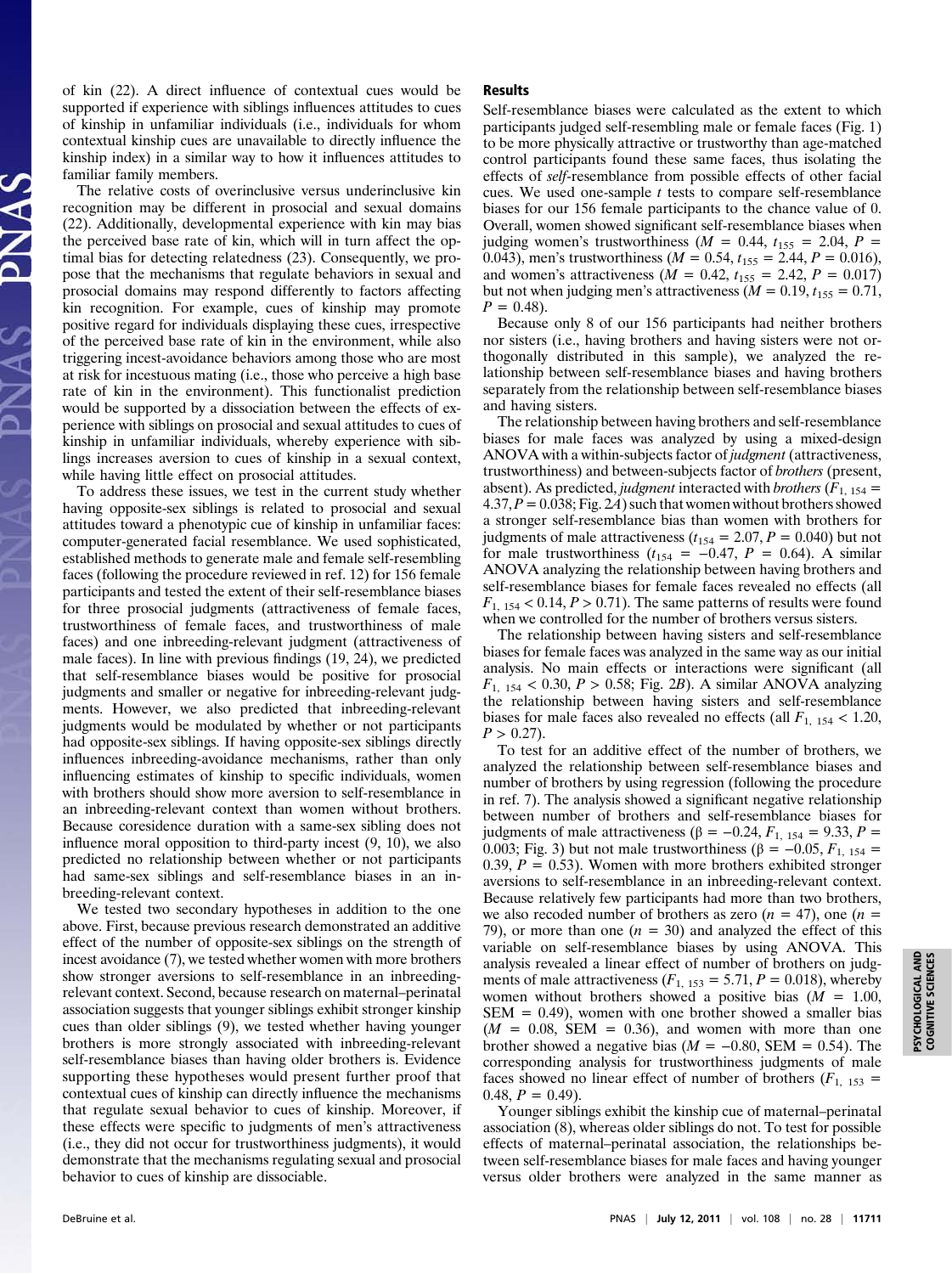

Fig. 1. The construction of self-resembling faces. Self-resembling face stimuli were made by applying 50% of the shape differences between each participant's face (A) and a same-sex composite face (B) to same-sex (B) and opposite-sex (C) composite faces to produce same-sex (D) and opposite-sex (E) selfresembling faces.

above. Two participants who had same-age (i.e., twin) brothers were removed from the analysis. Of the remaining 154 participants, 47 had no brothers, 56 had only older brothers, 44 had only younger brothers, and only 7 had both younger and older brothers. Therefore, we coded each participant as having younger brothers (yes, no) and having older brothers (yes, no) and replaced brothers in the original analysis with each of these betweensubjects factors. Judgment interacted with younger brothers  $(F_{1, 152} = 5.46, P = 0.021)$  but not with *older brothers*  $(F_{1, 152} =$ 0.04,  $P = 0.85$ ). Women without younger brothers showed a (marginally significant) stronger self-resemblance bias than did women with younger brothers for judgments of male attractiveness ( $t_{152} = 1.88$ ,  $P = 0.062$ ) but not for male trustworthiness  $(t_{152} = -1.01, P = 0.31).$ 

## **Discussion**

Consistent with previous research (19, 24) and predictions from inclusive fitness theory (1) and inbreeding-avoidance theory (2), the prosocial perceptions of same-sex attractiveness, same-sex trustworthiness, and opposite-sex trustworthiness showed a significant positive self-resemblance bias, whereas the inbreedingrelevant perception of opposite-sex attractiveness did not. Supporting our hypothesis that contextual cues of kinship can directly affect how mechanisms that regulate social behavior respond to cues of kinship, inbreeding-relevant perceptions of unfamiliar faces were affected by having opposite-sex siblings: Women with brothers showed a smaller self-resemblance bias for male attractiveness than women without brothers did, and the strength of aversion to self-resemblance in male faces increased as the number of brothers increased. However, prosocial per-

ceptions were unaffected by having same- or opposite-sex siblings, providing important evidence for a functional dissociation between the mechanisms regulating prosocial and sexual behavior and how they respond to cues of kinship. Collectively, these findings show that contextual cues of kinship can directly influence the mechanisms that regulate responses to other kinship cues and that the effects of contextual cues on sexual and prosocial responses to kinship cues can be dissociated.

Our findings complement prior work regarding the effects of the contextual kinship cues of cosocialization (7), coresidence duration (9, 10), and maternal–perinatal association (9) on attitudes toward familiar siblings. Here, we show that having opposite-sex siblings is related to attitudes toward unfamiliar individuals displaying cues of kinship in a way that is similar to effects reported for cosocialization (7) and coresidence duration (9, 10). Where coresidence duration with opposite-sex, but not same-sex, siblings predicts moral opposition to incest (9, 10), here we show that having opposite-sex, but not same-sex, siblings predicts inbreeding-relevant perceptions of facial selfresemblance in unfamiliar individuals. Our finding that having younger brothers predicts inbreeding-relevant perceptions better than having older brothers does is also consistent with previous evidence that maternal–perinatal association, a cue only available from younger siblings, is a more reliable kinship cue than coresidence duration is (9).

We observed a significant linear effect of the number of brothers on judgments of male attractiveness (Fig. 3). For example, although women without brothers tended to show a positive self-resemblance bias, women with more than one brother tended to show a negative self-resemblance bias. This linear ef-



Fig. 2. The relationship between female participants' ( $n = 156$ ) self-resemblance biases and having brothers (A) and sisters (B). (A) Having brothers interacted with self-resemblance bias for the mate-choice-relevant perception of male attractiveness but not the prosocial perception of male trustworthiness. (B) Having sisters did not interact with either female attractiveness or female trustworthiness. (Error bars represent SEM.)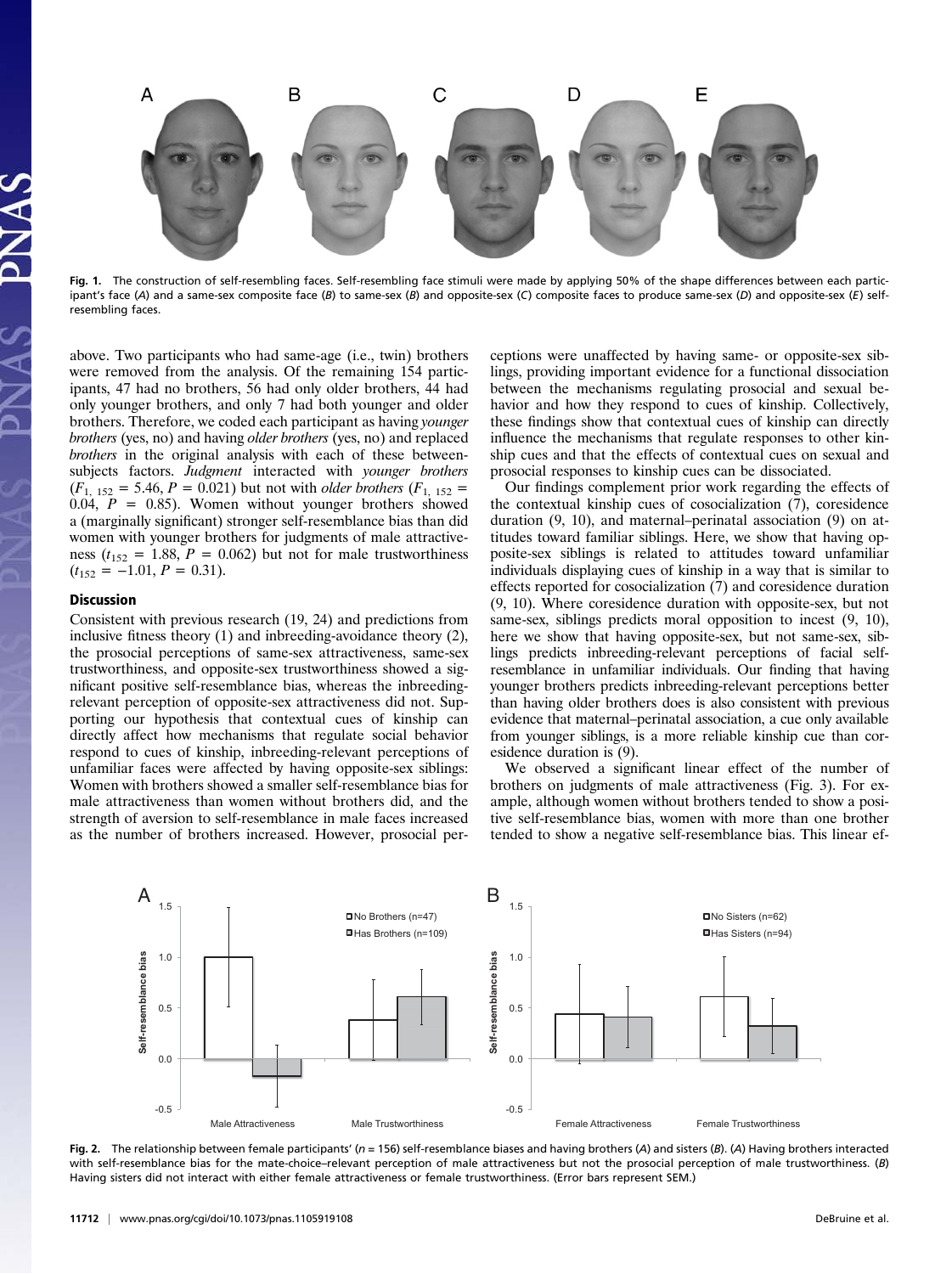

Fig. 3. The relationship between number of brothers and self-resemblance bias for male attractiveness judgments. Dots represent one participant, and each line added to a dot represents an additional participant.

fect complements prior work showing additive effects of the number of opposite-sex siblings on third-party incest aversion (7). Additionally, this finding potentially reconciles important discrepancies in the literature on attraction and self-resemblance biases (19, 20, 24). Although some studies have observed preferences for self-resemblance in opposite-sex faces (20, 24), albeit weaker preferences than for same-sex faces (24), other studies have observed aversions (19). The linear effect of number of oppositesex siblings on preferences for self-resemblance in opposite-sex faces observed in the current study highlights the finding that the number of opposite-sex siblings an individual has can be critical for determining their absolute level of self-resemblance bias for judgments of opposite-sex attractiveness. Additionally, as suggested in a recent response (25) to the claim that individuals are sexually attracted to close kin (20), some degree of preference for cues of kinship in individuals who do not exhibit strong (i.e., contextual) cues of close kinship is entirely compatible with Bateson's optimal outbreeding theory (26).

The mechanisms through which siblings shape attitudes and behavior to individuals displaying cues of kinship are unclear. The interaction between judgment type and having opposite-sex siblings rules out explanations based on the finding that firstborns are relatively poor at detecting facial resemblance between two unfamiliar individuals (27) because such explanations would predict equivalent effects for attractiveness and trustworthiness judgments. The pattern of results in the current study also rules out explanations relying on simple effects of visual experience with the faces of relatives. Visual experience with faces increases attributions of attractiveness and trustworthiness to novel, physically similar faces to the same extent (28), and visual adaptation to faces of one sex has a relatively specific effect on perceptions of faces of that sex (29, 30). Thus, accounts emphasizing the effects of visual adaptation or mere exposure would predict that having siblings would increase perceptions of both attractiveness and trustworthiness of self-resembling faces of the same sex as the siblings. Here, we found that having opposite-sex siblings decreased perceptions of attractiveness of self-resembling faces but did not affect perceptions of trustworthiness. This effect was specific to having opposite-sex siblings because having same-sex siblings had no effects on self-resemblance biases for either sex of face.

Greater experience with kin could lead to overinclusive kin recognition through an increase in the perceived base rate of kin in the environment (23). In other words, Bayesian models of kin recognition (31) would predict that, in environments containing more kin, weaker kinship cues are needed to classify others as close kin. Additionally, the costs and benefits of overinclusive and underinclusive kin recognition may depend on the functional context of the kinship judgment (22): Underinclusive kin recognition may have greater costs in a sexual context, potentially leading to an incestuous conception, than in a prosocial context. Our findings provide strong evidence for these proposals, demonstrating that experience with siblings does indeed have dissociable effects on sexual and prosocial attitudes to cues of kinship. Moreover, the fact that these dissociable effects are specific to experience with opposite-sex siblings (and show an additive effect of sibling number) supports our proposed functionalist explanation for the dissociation: Cues of kinship do indeed appear to promote positive regard for individuals displaying these cues, irrespective of cues to the base rate of kin in the environment, whereas incestavoidance behaviors are influenced by the risk of incestuous mating (i.e., by cues to the base rate of kin in the environment). Although some models of kin recognition predict that cues to a higher base rate of kin will lead to general overinclusive kin recognition (22), here we find no evidence for this type of general effect.

The mechanism for our findings may involve a more contextdependent effect of visual experience. Insofar as siblings resemble self (32), cues of self-resemblance may trigger mechanisms designed to respond to cues of sibling resemblance. Thus, self-resemblance biases could be shaped by learned associations between sibling characteristics and emotional responses to those siblings. The domain specificity of these effects could be explained by a dissociation between the general mechanisms that underpin sexual attraction and trust, such as is implied by previous work on the neurobiology of face perception (33, 34). These possible roles of self- and sibling resemblance could be explored by comparing attitudes to self- and sibling resemblance in individuals with biological versus nonbiological siblings. Additionally, whereas previous research demonstrated that selfresemblance biases for judgments of male attractiveness were positively linked to the valence of experience with women's fathers (35), here we show that self-resemblance biases for judgments of male attractiveness are negatively linked to having male siblings. This difference may reflect a further distinction between the adaptive processes of parental imprinting and inbreeding avoidance.

In sum, our findings address two of the areas for future research that were suggested in a recent review of kin-recognition research (3): elucidating a source of systematic, intraspecific variation in kin recognition and showing how this variation is specific to one of the two contexts in which biological theories predict kin recognition is most relevant. We provide evidence for systematic variability in responses to a cue of kinship: Women perceive the attractiveness of self-resembling men differently depending on whether their developmental environment included brothers. We also show that having opposite-sex siblings influences attractiveness judgments, but not trustworthiness judgments, of opposite-sex individuals, providing strong evidence for a functional dissociation between the mechanisms that regulate inbreeding/outbreeding and the mechanisms that regulate prosocial behavior toward kin in humans.

## Methods

Participants. Participants were 156 heterosexual white women between the ages of 17 and 35 y ( $M = 19.9$ , SD = 2.50). Each participant was paired with a control participant from the same sample who was approximately matched for age (mean absolute age difference between controls and participants = 0.77 y,  $SD = 1.08$  y).

Materials. Self-resembling face stimuli (Fig. 1) were made by applying 50% of the shape differences between each participant's face and a same-sex composite face to same-sex and opposite-sex composite faces to produce same-sex